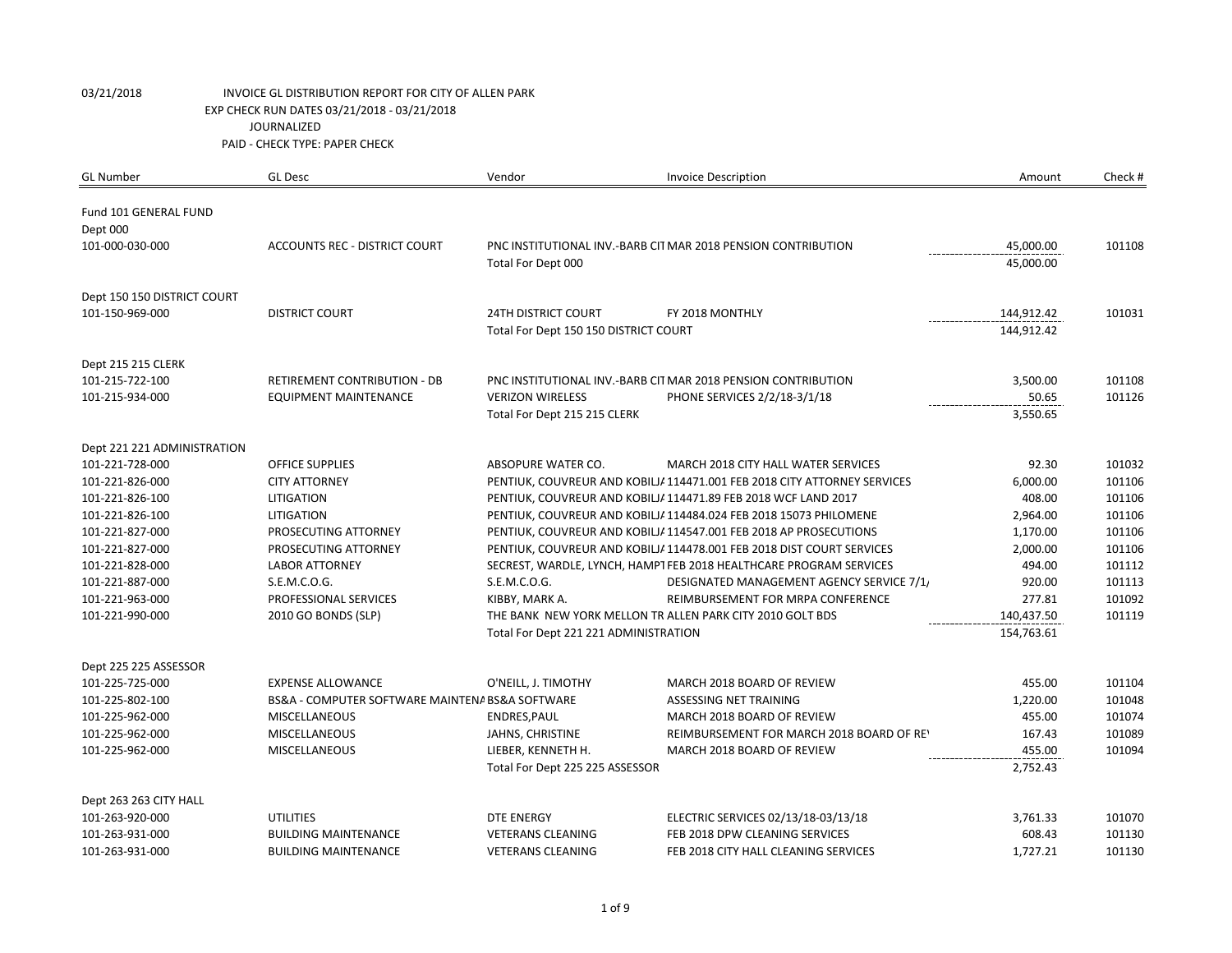| <b>GL Number</b>                          | <b>GL Desc</b>                      | Vendor                                          | <b>Invoice Description</b>                                    | Amount    | Check # |
|-------------------------------------------|-------------------------------------|-------------------------------------------------|---------------------------------------------------------------|-----------|---------|
|                                           |                                     | Total For Dept 263 263 CITY HALL                |                                                               | 6,096.97  |         |
|                                           |                                     |                                                 |                                                               |           |         |
| Dept 305 305 POLICE DEPARTMENT            |                                     |                                                 |                                                               |           |         |
| 101-305-722-100                           | <b>RETIREMENT CONTRIBUTION - DB</b> |                                                 | PNC INSTITUTIONAL INV.-BARB CIT MAR 2018 PENSION CONTRIBUTION | 72,246.00 | 101108  |
| 101-305-729-000                           | <b>K-9 SUPPLIES</b>                 | PET SUPPLIES PLUS                               | <b>K-9 SUPPLIES</b>                                           | 74.63     | 101107  |
| 101-305-729-000                           | <b>K-9 SUPPLIES</b>                 | SOUTHPOINTE VETERINARY                          | <b>VETERINARY SERVICES</b>                                    | 37.50     | 101116  |
| 101-305-761-000                           | <b>PRISONER BOARD</b>               | <b>CITY OF DEARBORN</b>                         | PRISONER BOARD 2/1/18-2/28/18                                 | 1,260.00  | 101056  |
| 101-305-805-000                           | <b>VEHICLE TOWING</b>               | <b>CITY TOWING</b>                              | 63 VEHICLE TOWED 2/16-2/28/18 14 PERSONAL PR                  | 10,385.00 | 101057  |
| 101-305-805-000                           | <b>VEHICLE TOWING</b>               | <b>CITY TOWING</b>                              | 60 VEH TOWED 3/1/18-3/15/18, 10 PERSONAL                      | 9,135.00  | 101057  |
| 101-305-931-000                           | <b>BUILDING MAINTENANCE</b>         | <b>ADVANTAGE PEST CONTROL</b>                   | FEB 2018 PEST SERVICE                                         | 300.00    | 101038  |
| 101-305-931-000                           | <b>BUILDING MAINTENANCE</b>         | <b>CINTAS CORP.</b>                             | JAN 2018 POLICE DEPT UNIFORM SERVICES                         | 65.30     | 101054  |
| 101-305-934-500                           | <b>COMPUTER BREAK-FIX</b>           |                                                 | SOUTHERN MICHIGAN INFOR. ALLI POLICE DEPT COMPUTER SERVICES   | 160.00    | 101115  |
| 101-305-939-000                           | <b>VEHICLE MAINTENANCE</b>          | CLASSIC AUTO WASH INC.                          | FEB 2018 CAR WASH SERVICES                                    | 167.70    | 101058  |
| 101-305-939-000                           | <b>VEHICLE MAINTENANCE</b>          | <b>J'S CARWASH</b>                              | DEC 2017-FEB 2018 POLICE SERVICES                             | 128.00    | 101088  |
| 101-305-961-000                           | POL. TRAIN-ACT 302 ST. GRANT        |                                                 | CITY OF FARMINGTON HILLS FIRE L TRAINING SEMINAR FOR LT EGAN  | 50.00     | 101055  |
| 101-305-961-000                           | POL. TRAIN-ACT 302 ST. GRANT        | <b>COMMAND PRESENCE LLC</b>                     | EDUCATIONAL SEMINAR SGT MACK                                  | 109.00    | 101061  |
|                                           |                                     | Total For Dept 305 305 POLICE DEPARTMENT        |                                                               | 94,118.13 |         |
| Dept 340 340 FIRE DEPARTMENT              |                                     |                                                 |                                                               |           |         |
| 101-340-722-100                           | <b>RETIREMENT CONTRIBUTION - DB</b> |                                                 | PNC INSTITUTIONAL INV.-BARB CITMAR 2018 PENSION CONTRIBUTION  | 56,497.00 | 101108  |
| 101-340-757-000                           | <b>OPERATING SUPPLIES</b>           | <b>GREAT LAKES ACE HARDWARE</b>                 | <b>SUPPLIES</b>                                               | 19.99     | 101034  |
| 101-340-757-000                           | <b>OPERATING SUPPLIES</b>           | <b>GREAT LAKES ACE HARDWARE</b>                 | <b>SUPPLIES</b>                                               | 113.98    | 101034  |
| 101-340-757-000                           | <b>OPERATING SUPPLIES</b>           | LOWE'S                                          | FEB 2018 SUPPLIES VARIOUS DEPT                                | 247.68    | 101096  |
| 101-340-757-000                           | <b>OPERATING SUPPLIES</b>           | NETWORK SERVICES COMPANY                        | <b>OPERATING SUPPLIES</b>                                     | 104.63    | 101103  |
| 101-340-757-500                           | <b>RESCUE SUPPLIES</b>              | ARROW INTERNATIONAL INC                         | <b>RESCUE SUPPLIES</b>                                        | 609.72    | 101039  |
| 101-340-757-500                           | <b>RESCUE SUPPLIES</b>              | J & B MEDICAL SUPPLY, INC.                      | <b>RESCUE SUPPLIES</b>                                        | 452.81    | 101087  |
| 101-340-853-000                           | <b>TELEPHONE</b>                    | AT&T                                            | FIRE DEPT PHONE SERVICES 2/11/18-3/10/18                      | 149.46    | 101040  |
| 101-340-853-000                           | <b>TELEPHONE</b>                    | <b>VERIZON WIRELESS</b>                         | PHONE SERVICES 2/2/18-3/1/18                                  | 150.37    | 101126  |
| 101-340-920-000                           | <b>UTILITIES</b>                    | CONSTELLATION                                   | FEB 2018 GAS SERVICES BG-212667                               | 654.05    | 101062  |
| 101-340-920-000                           | <b>UTILITIES</b>                    | <b>DTE ENERGY</b>                               | ELECTRIC SERVICES 02/13/18-03/13/18                           | 1,679.24  | 101070  |
| 101-340-931-000                           | <b>BUILDING MAINTENANCE</b>         | ROSE PEST SOLUTIONS                             | <b>BLDG MAINTENANCE FIRE DEPT</b>                             | 50.00     | 101110  |
| 101-340-934-500                           | <b>COMPUTER BREAK-FIX</b>           | SOUTHERN MICHIGAN INFOR. ALLI COMPUTER SERVICES |                                                               | 80.00     | 101115  |
| 101-340-939-000                           | <b>VEHICLE MAINTENANCE</b>          | <b>GLENDALE AUTO VALUE</b>                      | <b>PARTS</b>                                                  | 7.58      | 101079  |
| 101-340-939-000                           | <b>VEHICLE MAINTENANCE</b>          | MITCHELL 1                                      | <b>SUPPLIES</b>                                               | 452.88    | 101102  |
|                                           |                                     |                                                 | REIMBURSEMENT                                                 |           | 101105  |
| 101-340-960-000                           | <b>EDUCATION &amp; TRAINING</b>     | O'RILEY, JEFF                                   |                                                               | 175.28    |         |
|                                           |                                     | Total For Dept 340 340 FIRE DEPARTMENT          |                                                               | 61,444.67 |         |
| Dept 445 445 DEPARTMENT OF PUBLIC SERVICE |                                     |                                                 |                                                               |           |         |
| 101-445-722-100                           | RETIREMENT CONTRIBUTION - DB        |                                                 | PNC INSTITUTIONAL INV.-BARB CIT MAR 2018 PENSION CONTRIBUTION | 18,237.00 | 101108  |
| 101-445-751-000                           | <b>GASOLINE</b>                     | MICHIGAN FUELS                                  | FUEL DPW DEPARTMENT                                           | 5,780.57  | 101099  |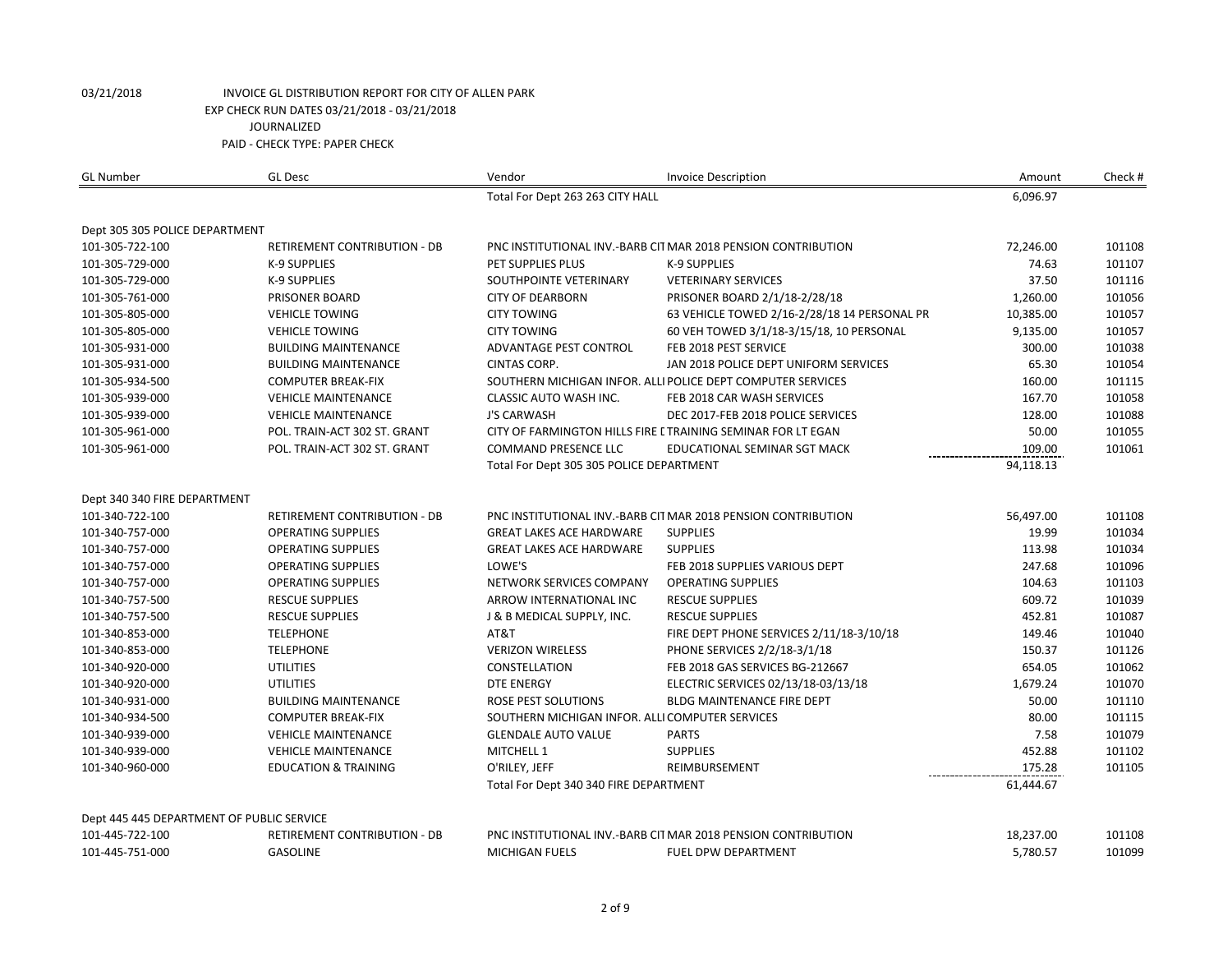| <b>GL Number</b>         | <b>GL Desc</b>              | Vendor                                              | <b>Invoice Description</b>          | Amount    | Check# |
|--------------------------|-----------------------------|-----------------------------------------------------|-------------------------------------|-----------|--------|
| 101-445-751-000          | <b>GASOLINE</b>             | <b>RKA PETROLEUM</b>                                | REGULAR GASOLINE                    | 10,277.97 | 101109 |
| 101-445-757-000          | <b>OPERATING SUPPLIES</b>   | <b>GREAT LAKES ACE HARDWARE</b>                     | <b>SUPPLIES</b>                     | 24.68     | 101034 |
| 101-445-757-000          | <b>OPERATING SUPPLIES</b>   | <b>GREAT LAKES ACE HARDWARE</b>                     | <b>SUPPLIES</b>                     | 48.18     | 101034 |
| 101-445-757-000          | <b>OPERATING SUPPLIES</b>   | <b>GREAT LAKES ACE HARDWARE</b>                     | <b>SUPPLIES</b>                     | 72.71     | 101034 |
| 101-445-757-000          | <b>OPERATING SUPPLIES</b>   | <b>GREAT LAKES ACE HARDWARE</b>                     | <b>SUPPLIES</b>                     | 24.68     | 101034 |
| 101-445-757-000          | <b>OPERATING SUPPLIES</b>   | D & L GARDEN CENTER, INC.                           | <b>SUPPLIES DPS</b>                 | 199.91    | 101065 |
| 101-445-757-000          | <b>OPERATING SUPPLIES</b>   | LOWE'S                                              | FEB 2018 SUPPLIES VARIOUS DEPT      | 98.11     | 101096 |
| 101-445-768-000          | <b>UNIFORMS</b>             | <b>CINTAS CORP.</b>                                 | JAN 2018 GARAGE UNIFORM SERVICES    | 157.53    | 101054 |
| 101-445-768-000          | <b>UNIFORMS</b>             | <b>CINTAS CORP.</b>                                 | JAN 2018 DPS UNIFORM SERVICES       | 457.04    | 101054 |
| 101-445-768-000          | <b>UNIFORMS</b>             | DAVISON, CHANNON                                    | REIMBURSEMENT FOR SAFETY BOOTS      | 95.39     | 101066 |
| 101-445-853-000          | <b>TELEPHONE</b>            | <b>VERIZON WIRELESS</b>                             | PHONE SERVICES 2/2/18-3/1/18        | 50.65     | 101126 |
| 101-445-920-000          | <b>UTILITIES</b>            | <b>DTE ENERGY</b>                                   | ELECTRIC SERVICES 02/13/18-03/13/18 | 807.35    | 101070 |
| 101-445-920-000          | <b>UTILITIES</b>            | <b>DTE ENERGY</b>                                   | GAS SERVICES GARAGE 2/6/18-3/7/18   | 1,405.34  | 101073 |
| 101-445-926-000          | <b>STREET LIGHTING</b>      | <b>DTE ENERGY</b>                                   | ELECTRIC SERVICES 02/13/18-03/13/18 | 157.68    | 101070 |
| 101-445-926-000          | <b>STREET LIGHTING</b>      | <b>DTE ENERGY</b>                                   | STREELIGHT SERVICES 02/8/18-3/8/18  | 23,995.55 | 101072 |
| 101-445-931-000          | <b>BUILDING MAINTENANCE</b> | <b>CERTIFIED LABORATORIES</b>                       | <b>PARTS</b>                        | 1,590.02  | 101053 |
| 101-445-931-000          | <b>BUILDING MAINTENANCE</b> | <b>CERTIFIED LABORATORIES</b>                       | <b>PARTS</b>                        | 196.00    | 101053 |
| 101-445-931-000          | <b>BUILDING MAINTENANCE</b> | LOWE'S                                              | FEB 2018 SUPPLIES VARIOUS DEPT      | 61.68     | 101096 |
| 101-445-931-000          | <b>BUILDING MAINTENANCE</b> | S & W PLUMBING                                      | <b>PARTS WATER HEATER</b>           | 600.00    | 101111 |
| 101-445-939-000          | <b>VEHICLE MAINTENANCE</b>  | <b>BANDIT INDUSTRIES INC</b>                        | <b>SUPPLIES</b>                     | 764.15    | 101042 |
| 101-445-939-000          | <b>VEHICLE MAINTENANCE</b>  | <b>CANNON EQUIPMENT</b>                             | <b>PARTS</b>                        | 134.64    | 101051 |
| 101-445-939-000          | <b>VEHICLE MAINTENANCE</b>  | <b>CANNON EQUIPMENT</b>                             | <b>REPAIRS ON PLOW</b>              | 764.45    | 101051 |
| 101-445-939-000          | <b>VEHICLE MAINTENANCE</b>  | <b>CANNON EQUIPMENT</b>                             | PARTS FOR BOSS SNOWPLOW             | 4,624.00  | 101051 |
| 101-445-939-000          | <b>VEHICLE MAINTENANCE</b>  | <b>CANNON EQUIPMENT</b>                             | <b>CREDIT ON RET PARTS</b>          | (75.23)   | 101051 |
| 101-445-939-000          | <b>VEHICLE MAINTENANCE</b>  | <b>EXOTIC AUTOMATION &amp; SUPPLY</b>               | <b>PARTS</b>                        | 178.54    | 101076 |
| 101-445-939-000          | <b>VEHICLE MAINTENANCE</b>  | FLEETPRIDE, INC.                                    | <b>PARTS</b>                        | 45.00     | 101078 |
| 101-445-939-000          | <b>VEHICLE MAINTENANCE</b>  | <b>GLENDALE AUTO VALUE</b>                          | <b>SUPPLIES</b>                     | 13.58     | 101079 |
| 101-445-939-000          | <b>VEHICLE MAINTENANCE</b>  | <b>GLENDALE AUTO VALUE</b>                          | <b>PARTS</b>                        | 75.38     | 101079 |
| 101-445-939-000          | <b>VEHICLE MAINTENANCE</b>  | <b>GLENDALE AUTO VALUE</b>                          | <b>PARTS</b>                        | 25.89     | 101079 |
| 101-445-939-000          | <b>VEHICLE MAINTENANCE</b>  | <b>GLENDALE AUTO VALUE</b>                          | <b>PARTS</b>                        | 292.41    | 101079 |
| 101-445-939-000          | <b>VEHICLE MAINTENANCE</b>  | <b>GLENDALE AUTO VALUE</b>                          | <b>PARTS</b>                        | 14.76     | 101079 |
| 101-445-939-000          | <b>VEHICLE MAINTENANCE</b>  | <b>GRAINGER</b>                                     | <b>SUPPLIES</b>                     | 16.10     | 101083 |
| 101-445-939-000          | <b>VEHICLE MAINTENANCE</b>  | <b>KNAPHEIDE TRUCK EQUIPMENT</b>                    | <b>PARTS</b>                        | 255.00    | 101093 |
| 101-445-939-000          | <b>VEHICLE MAINTENANCE</b>  | MITCHELL 1                                          | <b>SUPPLIES</b>                     | 452.88    | 101102 |
|                          |                             | Total For Dept 445 445 DEPARTMENT OF PUBLIC SERVICE |                                     | 71,919.59 |        |
| Dept 707 707 PARKS & REC |                             |                                                     |                                     |           |        |
| 101-707-783-000          | <b>PARK SUPPLIES</b>        | <b>GREAT LAKES ACE HARDWARE</b>                     | <b>SUPPLIES</b>                     | 0.00      | 101034 |
| 101-707-783-000          | <b>PARK SUPPLIES</b>        | <b>GREAT LAKES ACE HARDWARE</b>                     | <b>SUPPLIES</b>                     | 5.30      | 101034 |
| 101-707-783-000          | <b>PARK SUPPLIES</b>        | <b>GREAT LAKES ACE HARDWARE</b>                     | <b>SUPPLIES</b>                     | 25.61     | 101034 |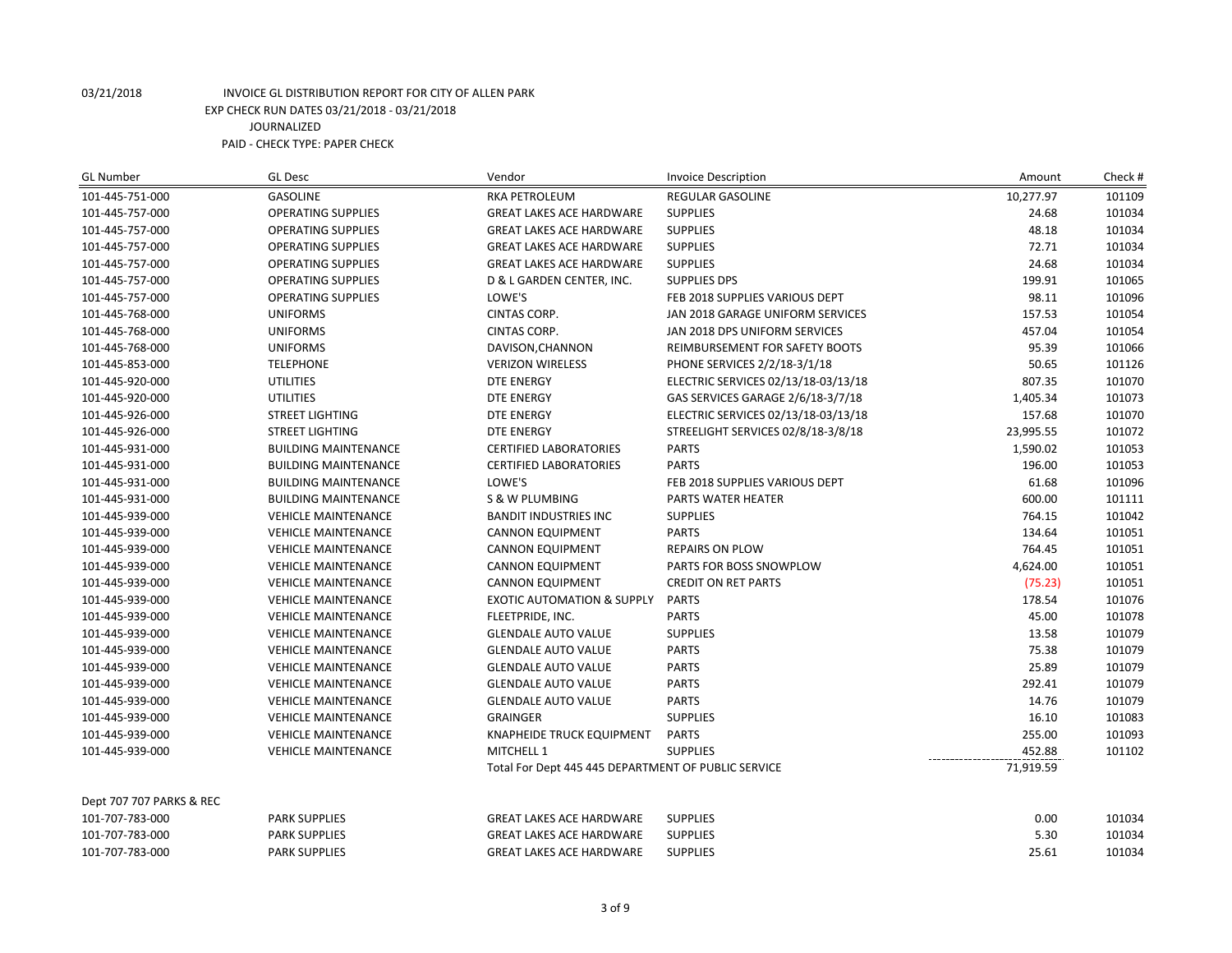| <b>GL Number</b>              | <b>GL Desc</b>               | Vendor                                  | <b>Invoice Description</b>                                           | Amount                      | Check# |
|-------------------------------|------------------------------|-----------------------------------------|----------------------------------------------------------------------|-----------------------------|--------|
| 101-707-784-000               | <b>PARK SERVICES</b>         | <b>GREAT LAKES ACE HARDWARE</b>         | <b>SUPPLIES</b>                                                      | 41.15                       | 101034 |
| 101-707-784-000               | <b>PARK SERVICES</b>         | LOWE'S                                  | FEB 2018 SUPPLIES VARIOUS DEPT                                       | 15.70                       | 101096 |
| 101-707-816-000               | PROF. SERV. - OTHER          |                                         | TRENDSET COMMUNICATIONS GRI INSTALLATION OF TSUNAMI CAMERA CUNNINGHA | 500.00                      | 101123 |
| 101-707-816-000               | PROF. SERV. - OTHER          |                                         | TRENDSET COMMUNICATIONS GRI MARCH 2018 TSUNAMI CAMERA MILLWORK       | 700.00                      | 101123 |
| 101-707-816-000               | PROF. SERV. - OTHER          |                                         | TRENDSET COMMUNICATIONS GRI MARCH 2018 TSUNAMI CAMERA CUNNINGHAM     | 700.00                      | 101123 |
| 101-707-920-000               | <b>UTILITIES</b>             | CONSTELLATION                           | FEB 2018 GAS SERVICES BG-218248                                      | 449.58                      | 101062 |
| 101-707-920-000               | <b>UTILITIES</b>             | CONSTELLATION                           | FEB 2018 GAS SERVICES BG-218159                                      | 142.28                      | 101062 |
| 101-707-920-000               | <b>UTILITIES</b>             | <b>DTE ENERGY</b>                       | ELECTRIC SERVICES 02/13/18-03/13/18                                  | 145.08                      | 101070 |
| 101-707-939-000               | <b>VEHICLE MAINTENANCE</b>   | FLEETPRIDE, INC.                        | <b>PARTS</b>                                                         | 89.54                       | 101078 |
| 101-707-939-000               | <b>VEHICLE MAINTENANCE</b>   | <b>GLENDALE AUTO VALUE</b>              | <b>PARTS</b>                                                         | 83.96                       | 101079 |
| 101-707-939-000               | <b>VEHICLE MAINTENANCE</b>   | <b>GLENDALE AUTO VALUE</b>              | PARTS FOR 2009 CHEVY                                                 | 149.56                      | 101079 |
| 101-707-939-000               | <b>VEHICLE MAINTENANCE</b>   | <b>GLENDALE AUTO VALUE</b>              | RET PTS FROM IN 140044                                               | (149.56)                    | 101079 |
| 101-707-939-000               | <b>VEHICLE MAINTENANCE</b>   | MITCHELL 1                              | <b>SUPPLIES</b>                                                      | 452.88                      | 101102 |
|                               |                              | Total For Dept 707 707 PARKS & REC      |                                                                      | 3,351.08                    |        |
| Dept 751 751 COMMUNITY CENTER |                              |                                         |                                                                      |                             |        |
| 101-751-728-000               | <b>OFFICE SUPPLIES</b>       | <b>GREAT LAKES ACE HARDWARE</b>         | <b>SUPPLIES</b>                                                      | 11.94                       | 101034 |
| 101-751-757-000               | <b>OPERATING SUPPLIES</b>    | GORDON FOOD SERV.                       | <b>SUPPLIES</b>                                                      | 87.80                       | 101082 |
| 101-751-757-000               | <b>OPERATING SUPPLIES</b>    | GORDON FOOD SERV.                       | <b>SUPPLIES</b>                                                      | 285.79                      | 101082 |
| 101-751-757-000               | <b>OPERATING SUPPLIES</b>    | SYSCO DETROIT LLC                       | <b>SUPPLIES</b>                                                      | 669.61                      | 101118 |
| 101-751-757-000               | <b>OPERATING SUPPLIES</b>    | <b>METRO LIFT PROPANE</b>               | <b>SUPPLIES</b>                                                      | 129.07                      | 101135 |
| 101-751-920-000               | <b>UTILITIES</b>             | CONSTELLATION                           | FEB 2018 GAS SERVICES BG-212668                                      | 5,866.31                    | 101062 |
| 101-751-920-000               | <b>UTILITIES</b>             | <b>DIRECTV</b>                          | COMM CTR SERVICES 3/8/18-4/7/18                                      | 145.98                      | 101068 |
| 101-751-920-000               | <b>UTILITIES</b>             | <b>DTE ENERGY</b>                       | STREELIGHT SERVICES 02/8/18-3/8/18                                   | 10,287.67                   | 101072 |
| 101-751-931-000               | <b>BUILDING MAINTENANCE</b>  | <b>GREAT LAKES ACE HARDWARE</b>         | <b>SUPPLIES</b>                                                      | 2.36                        | 101034 |
| 101-751-931-000               | <b>BUILDING MAINTENANCE</b>  | <b>GREAT LAKES ACE HARDWARE</b>         | <b>SUPPLIES</b>                                                      | 33.92                       | 101034 |
| 101-751-931-000               | <b>BUILDING MAINTENANCE</b>  | <b>GREAT LAKES ACE HARDWARE</b>         | <b>SUPPLIES</b>                                                      | 18.27                       | 101034 |
| 101-751-931-000               | <b>BUILDING MAINTENANCE</b>  | <b>GREAT LAKES ACE HARDWARE</b>         | <b>SUPPLIES</b>                                                      | 44.75                       | 101034 |
| 101-751-931-000               | <b>BUILDING MAINTENANCE</b>  | <b>GREAT LAKES ACE HARDWARE</b>         | <b>SUPPLIES</b>                                                      | 43.27                       | 101034 |
| 101-751-931-000               | <b>BUILDING MAINTENANCE</b>  | <b>GREAT LAKES ACE HARDWARE</b>         | CREDIT APPLIED TO ACCOUNT (2529)                                     | (16.70)                     | 101034 |
| 101-751-931-000               | <b>BUILDING MAINTENANCE</b>  | <b>EXPERT HEATING &amp; COOLING</b>     | REPLACEMENT OF HOT WATER HEATERS AT PARKS                            | 16,985.00                   | 101077 |
| 101-751-931-000               | <b>BUILDING MAINTENANCE</b>  | LOWE'S                                  | FEB 2018 SUPPLIES VARIOUS DEPT                                       | 61.74                       | 101096 |
| 101-751-931-000               | <b>BUILDING MAINTENANCE</b>  | NETWORK SERVICES COMPANY                | <b>PARTS</b>                                                         | 404.07                      | 101103 |
| 101-751-934-000               | <b>EQUIPMENT MAINTENANCE</b> | DSM SAW & KNIFE LLC                     | SERVICES ON SUPPLIES                                                 | 25.00                       | 101069 |
|                               |                              | Total For Dept 751 751 COMMUNITY CENTER |                                                                      | 35,085.85                   |        |
| Dept 803 HISTORICAL           |                              |                                         |                                                                      |                             |        |
| 101-803-701-000               | PERSONNEL SERVICES           | <b>DTE ENERGY</b>                       | ELECTRIC SERVICES 02/13/18-03/13/18                                  | 43.03                       | 101070 |
| 101-803-920-000               | <b>UTILITIES</b>             | CONSTELLATION                           | FEB 2018 GAS SERVICES BG-218253                                      | 133.02<br>----------------- | 101062 |
|                               |                              | Total For Dept 803 HISTORICAL           |                                                                      | 176.05                      |        |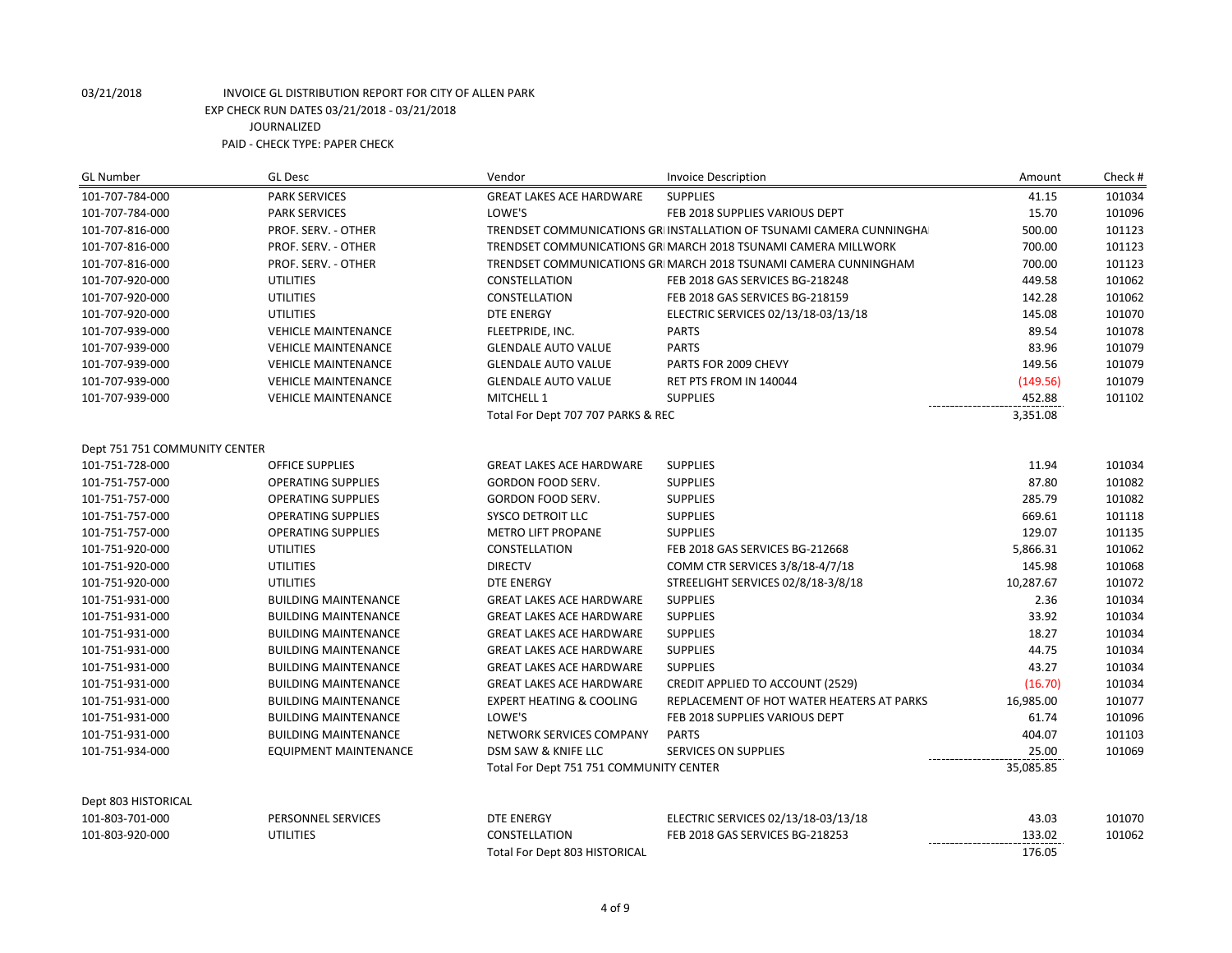| <b>GL Number</b>                                 | <b>GL Desc</b>                                                  | Vendor                                    | <b>Invoice Description</b>                                    | Amount                    | Check # |
|--------------------------------------------------|-----------------------------------------------------------------|-------------------------------------------|---------------------------------------------------------------|---------------------------|---------|
|                                                  |                                                                 | Total For Fund 101 GENERAL FUND           |                                                               | 623,171.45                |         |
| Fund 202 MAJOR STREET FUND                       |                                                                 |                                           |                                                               |                           |         |
| Dept 475 475 TRAFFIC SERVICES<br>202-475-703-050 | INTERFUND LABOR/EQUIP - TRAFFIC SIGN WAYNE COUNTY - ACCTS. REC. |                                           | TRAFFIC SIGNAL MAINT 2/18                                     | 688.20                    | 101132  |
|                                                  |                                                                 | Total For Dept 475 475 TRAFFIC SERVICES   |                                                               | ---------------<br>688.20 |         |
| Dept 479 PRESERVATION - STREETS                  |                                                                 |                                           |                                                               |                           |         |
| 202-479-801-220                                  | PROF'L SERVICES                                                 | <b>BUCCILLI GROUP, LLC</b>                | INSPECTION SERVICES 2/29/18 B WOOD                            | 324.00                    | 101049  |
| 202-479-801-220                                  | PROF'L SERVICES                                                 | <b>BUCCILLI GROUP, LLC</b>                | NO PARKING SIGN REIMBURSEMENT                                 | 1,520.74                  | 101049  |
|                                                  |                                                                 | Total For Dept 479 PRESERVATION - STREETS |                                                               | 1,844.74                  |         |
|                                                  |                                                                 | Total For Fund 202 MAJOR STREET FUND      |                                                               | 2,532.94                  |         |
| Fund 203 LOCAL STREET FUND                       |                                                                 |                                           |                                                               |                           |         |
| Dept 479 PRESERVATION - STREETS                  |                                                                 |                                           |                                                               |                           |         |
| 203-479-757-000                                  | <b>OPERATING SUPPLIES</b>                                       | <b>CADILLAC ASPHALT LLC</b>               | <b>SUPPLIES FOR DPS</b>                                       | 2,415.00                  | 101050  |
|                                                  |                                                                 | Total For Dept 479 PRESERVATION - STREETS |                                                               | 2,415.00                  |         |
|                                                  |                                                                 | Total For Fund 203 LOCAL STREET FUND      |                                                               | 2,415.00                  |         |
| Fund 226 RUBBISH FUND                            |                                                                 |                                           |                                                               |                           |         |
| Dept 450 450 RUBBISH<br>226-450-817-000          | <b>WASTE DISPOSAL</b>                                           | ADVANCED DISPOSAL SERVICES                | MARCH 2018 RUBBISH PICKUP                                     | 129,127.12                | 101037  |
|                                                  |                                                                 | Total For Dept 450 450 RUBBISH            |                                                               | 129,127.12                |         |
|                                                  |                                                                 | Total For Fund 226 RUBBISH FUND           |                                                               | 129,127.12                |         |
| Fund 243 BROWNFIELD REDEVELOPMENT AUTHORITY      |                                                                 |                                           |                                                               |                           |         |
| Dept 000                                         |                                                                 |                                           |                                                               |                           |         |
| 243-000-991-000                                  | <b>BOND PRINCIPAL</b>                                           |                                           | THE BANK NEW YORK MELLON TR ALLEN PARK BROWNFIELD 07 REDV     | 525,000.00                | 101134  |
| 243-000-995-000                                  | <b>BOND INTEREST</b>                                            |                                           | THE BANK NEW YORK MELLON TR ALLEN PARK BROWNFIELD 07 REDV     | 263,140.63                | 101134  |
|                                                  |                                                                 | Total For Dept 000                        |                                                               | 788,140.63                |         |
|                                                  |                                                                 |                                           | Total For Fund 243 BROWNFIELD REDEVELOPMENT AUTHORITY         | 788,140.63                |         |
| Fund 249 BUILDING FUND                           |                                                                 |                                           |                                                               |                           |         |
| Dept 371 371 BUILDING DEPARTMENT                 |                                                                 |                                           |                                                               |                           |         |
| 249-371-722-100                                  | <b>RETIREMENT CONTRIBUTION - DB</b>                             |                                           | PNC INSTITUTIONAL INV.-BARB CIT MAR 2018 PENSION CONTRIBUTION | 5.150.00                  | 101108  |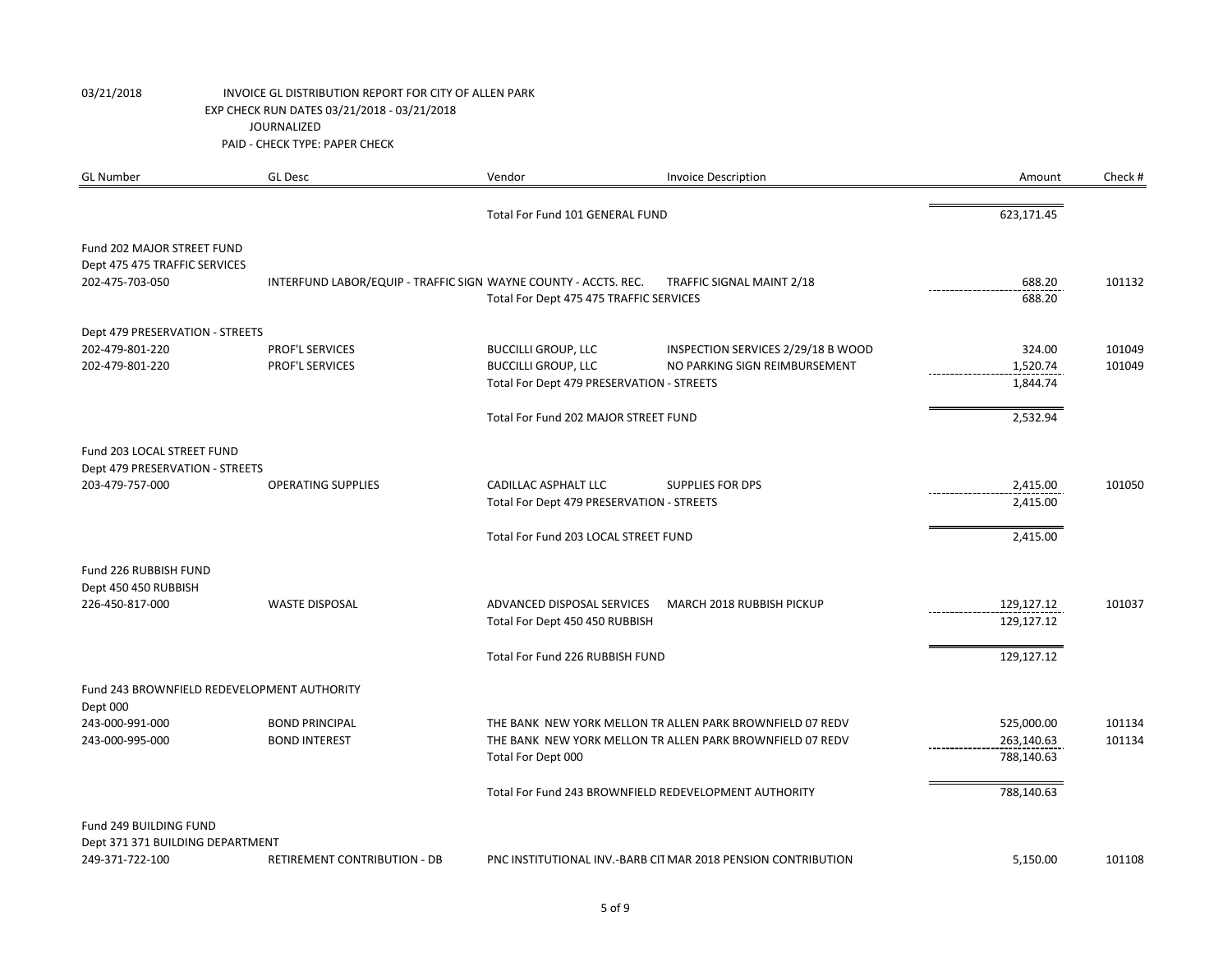| <b>GL Number</b>                                      | <b>GL Desc</b>                                                                            | Vendor                                     | <b>Invoice Description</b>                                               | Amount    | Check # |
|-------------------------------------------------------|-------------------------------------------------------------------------------------------|--------------------------------------------|--------------------------------------------------------------------------|-----------|---------|
| 249-371-728-000                                       | <b>OFFICE SUPPLIES</b>                                                                    | ABSOPURE WATER CO.                         | WATER SUPPLIES BLDG DEPT JAN 2018                                        | 15.00     | 101032  |
| 249-371-728-000                                       | <b>OFFICE SUPPLIES</b>                                                                    | ABSOPURE WATER CO.                         | C&C COOLER BLDG DEPT 2/1/18-2/28/18                                      | 10.60     | 101032  |
| 249-371-728-000                                       | <b>OFFICE SUPPLIES</b>                                                                    | ABSOPURE WATER CO.                         | JAN 18 WATER SERVICES BLDG DEPT                                          | 65.25     | 101032  |
| 249-371-728-000                                       | <b>OFFICE SUPPLIES</b>                                                                    | ABSOPURE WATER CO.                         | C&C COOLER SERVICES BLDG DEPT 3/1/18-3/31/18                             | 10.60     | 101032  |
| 249-371-728-000                                       | <b>OFFICE SUPPLIES</b>                                                                    | ABSOPURE WATER CO.                         | MARCH 2018 WATER SERVICES BLDG DEPT                                      | 22.50     | 101032  |
| 249-371-728-000                                       | <b>OFFICE SUPPLIES</b>                                                                    | ABSOPURE WATER CO.                         | C&C COOLER 1/1/31-1/31/18 BLDG DEPT                                      | 10.60     | 101032  |
| 249-371-728-000                                       | <b>OFFICE SUPPLIES</b>                                                                    | ABSOPURE WATER CO.                         | DEC 2017 BLDG DEPT WATER SERVICES                                        | 85.20     | 101032  |
| 249-371-728-000                                       | <b>OFFICE SUPPLIES</b>                                                                    | ABSOPURE WATER CO.                         | C&C COOLER BLDG SERVICES 12/1/17-12/31/17                                | 10.60     | 101032  |
| 249-371-728-000                                       | <b>OFFICE SUPPLIES</b>                                                                    | ABSOPURE WATER CO.                         | NOV 2017 BLDG DEPT WATER SERVICES                                        | 71.00     | 101032  |
| 249-371-728-000                                       | <b>OFFICE SUPPLIES</b>                                                                    | ABSOPURE WATER CO.                         | C&C COOLER BLDG DEPT 11/1/17-11/30/17                                    | 10.60     | 101032  |
| 249-371-728-000                                       | <b>OFFICE SUPPLIES</b>                                                                    | ABSOPURE WATER CO.                         | OCT 2017 BLDG DEPT WATER SERVICES                                        | 15.00     | 101032  |
| 249-371-853-000                                       | <b>TELEPHONE</b>                                                                          | <b>VERIZON WIRELESS</b>                    | PHONE SERVICES 2/2/18-3/1/18                                             | 77.95     | 101126  |
| 249-371-853-000                                       | <b>TELEPHONE</b>                                                                          | <b>VERIZON WIRELESS</b>                    | PHONE SERVICES 2/11/18-3/10/18                                           | 108.12    | 101129  |
| 249-371-962-000                                       | <b>MISCELLANEOUS</b>                                                                      | LOWE'S                                     | FEB 2018 SUPPLIES VARIOUS DEPT                                           | 31.04     | 101096  |
| 249-371-963-000                                       | PROFESSIONAL SVCS - FINANCE DIRECTOR CARLISLE/WORTMAN ASSOC INC FEB 2018 MEETING SERVICES |                                            |                                                                          | 4,000.00  | 101052  |
|                                                       |                                                                                           | Total For Dept 371 371 BUILDING DEPARTMENT |                                                                          | 9,694.06  |         |
|                                                       |                                                                                           | Total For Fund 249 BUILDING FUND           |                                                                          | 9,694.06  |         |
| Fund 250 DDA OPERATING<br>Dept 000<br>250-000-975-000 | <b>DESIGN COMMITTEE</b>                                                                   | <b>CITY OF ALLEN PARK</b>                  | DPS SERVICES FOR CHRISTMAS LIGHTS                                        | 5,000.00  | 101060  |
|                                                       |                                                                                           | Total For Dept 000                         |                                                                          | 5,000.00  |         |
|                                                       |                                                                                           | Total For Fund 250 DDA OPERATING           |                                                                          | 5,000.00  |         |
| Fund 266 DRUG FORFEITURE - STATE                      |                                                                                           |                                            |                                                                          |           |         |
| Dept 000                                              |                                                                                           |                                            |                                                                          |           |         |
| 266-000-757-000                                       | <b>OPERATING SUPPLIES</b>                                                                 | C.M.P. DISTRIBUTORS, INC.                  | <b>CONCEALABLE VEST</b>                                                  | 798.00    | 101059  |
| 266-000-757-000                                       | <b>OPERATING SUPPLIES</b>                                                                 | C.M.P. DISTRIBUTORS, INC.                  | <b>CONCEALABLE VEST POLICE DEPT</b>                                      | 12,768.00 | 101059  |
| 266-000-757-000                                       | <b>OPERATING SUPPLIES</b>                                                                 |                                            | K-9 ACADEMY TRAINING FACILTIY I MAINTENANCE TRAINING FEE 3/27/18-3/27/19 | 1,700.00  | 101091  |
| 266-000-939-000                                       | <b>VEHICLE MAINTENANCE</b>                                                                | <b>GLENDALE AUTO VALUE</b>                 | PARTS 2017 CHEV TAHOE                                                    | 259.98    | 101079  |
| 266-000-939-000                                       | <b>VEHICLE MAINTENANCE</b>                                                                | <b>GLENDALE AUTO VALUE</b>                 | PARTS FOR 2014 FORD POLICE VEHICLE                                       | 16.49     | 101079  |
| 266-000-939-000                                       | <b>VEHICLE MAINTENANCE</b>                                                                | <b>GLENDALE AUTO VALUE</b>                 | <b>PARTS</b>                                                             | 81.45     | 101079  |
| 266-000-939-000                                       | <b>VEHICLE MAINTENANCE</b>                                                                | <b>GLENDALE AUTO VALUE</b>                 | <b>PARTS</b>                                                             | 623.24    | 101079  |
| 266-000-939-000                                       | <b>VEHICLE MAINTENANCE</b>                                                                | <b>GLENDALE AUTO VALUE</b>                 | <b>CREDIT RET PARTS FROM INV 140216</b>                                  | (18.51)   | 101079  |
| 266-000-939-000                                       | <b>VEHICLE MAINTENANCE</b>                                                                | <b>GLENDALE AUTO VALUE</b>                 | RET PARTS INV 139862                                                     | (22.89)   | 101079  |
| 266-000-939-000                                       | <b>VEHICLE MAINTENANCE</b>                                                                | <b>GLENDALE AUTO VALUE</b>                 | PARTS FOR 2011 FORD CROWN VICTORIA                                       | 86.99     | 101079  |
| 266-000-939-000                                       | <b>VEHICLE MAINTENANCE</b>                                                                | <b>GLENDALE AUTO VALUE</b>                 | PARTS FOR 2014 FORD POLICE INTERCEPTOR                                   | 413.39    | 101079  |
| 266-000-939-000                                       | <b>VEHICLE MAINTENANCE</b>                                                                | MITCHELL 1                                 | <b>SUPPLIES</b>                                                          | 452.88    | 101102  |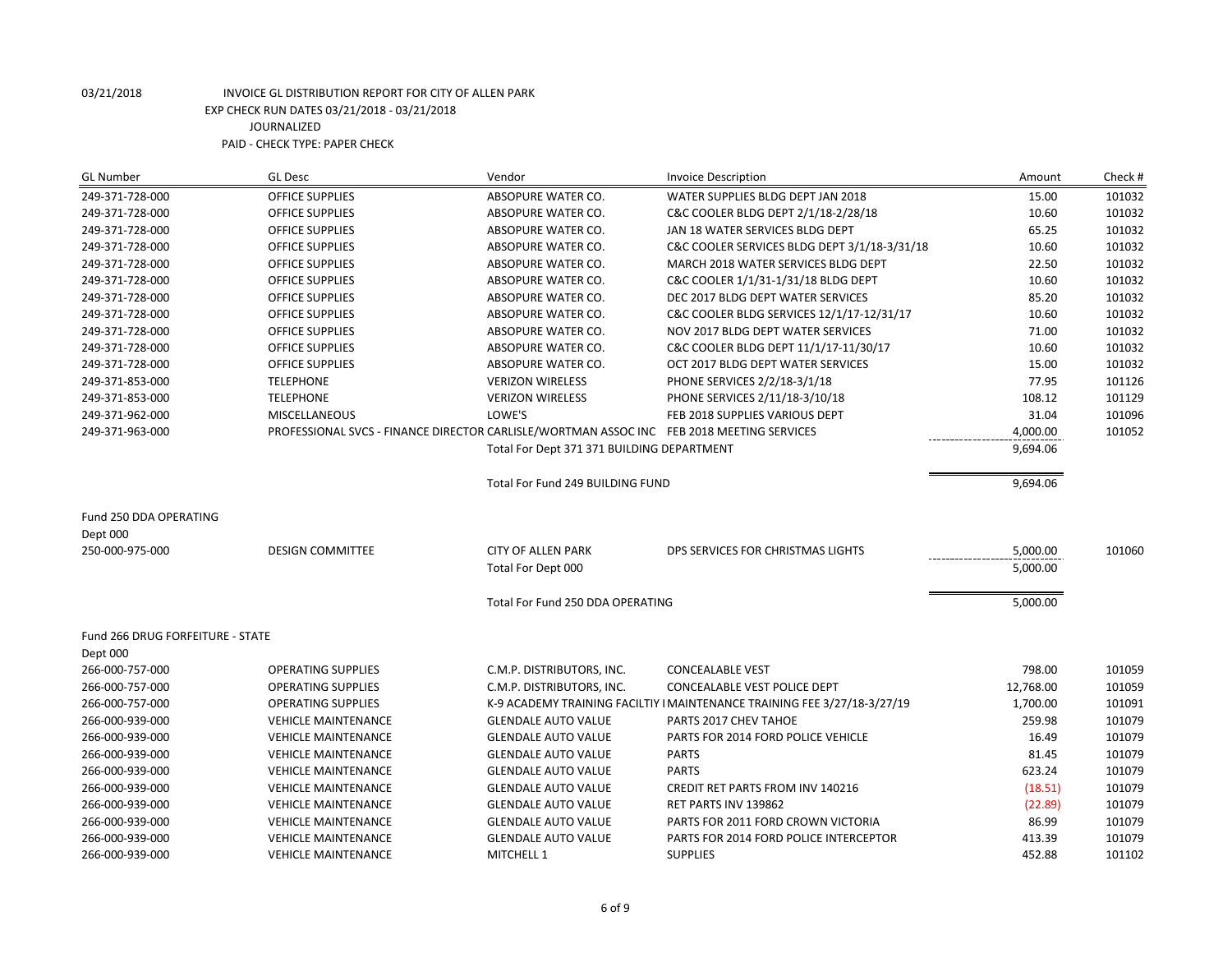| <b>GL Number</b>            | <b>GL Desc</b>              | Vendor                                     | <b>Invoice Description</b>                                                  | Amount    | Check # |
|-----------------------------|-----------------------------|--------------------------------------------|-----------------------------------------------------------------------------|-----------|---------|
| 266-000-939-000             | <b>VEHICLE MAINTENANCE</b>  | TREDROC TIRE ALLEN PARK 736                | <b>PARTS</b>                                                                | 1,847.26  | 101124  |
| 266-000-939-000             | <b>VEHICLE MAINTENANCE</b>  | WINDER POLICE EQUIPMENT INC. PARTS         |                                                                             | 51.00     | 101133  |
| 266-000-984-000             | COMPUTER EQUIPMENT/SOFTWARE | THOMSON REUTERS-WEST                       | W INFO CHARGES 2/1/18-2/28/18                                               | 178.50    | 101122  |
|                             |                             | Total For Dept 000                         |                                                                             | 19,235.78 |         |
|                             |                             | Total For Fund 266 DRUG FORFEITURE - STATE |                                                                             | 19,235.78 |         |
| Fund 271 LIBRARY            |                             |                                            |                                                                             |           |         |
| Dept 000<br>271-000-757-000 | <b>OPERATING SUPPLIES</b>   |                                            | REIMBURSEMENT FOR PROGRAM SUPPLIES                                          | 96.04     | 101117  |
| 271-000-827-000             | <b>LIBRARY SERVICES</b>     | SWINEHART, BRANDI<br>THE LIBRARY NETWORK   | <b>CIRCUIT COST FOR LIBRARY</b>                                             | 2,109.21  | 101121  |
| 271-000-828-000             | <b>MATERIALS</b>            | <b>BAKER &amp; TAYLOR</b>                  | <b>MATERIALS FOR LIBRARY</b>                                                | 103.05    | 101041  |
| 271-000-828-000             | <b>MATERIALS</b>            | <b>BAKER &amp; TAYLOR</b>                  | <b>MATERIALS FOR LIBRARY</b>                                                | 117.49    | 101041  |
| 271-000-828-000             | <b>MATERIALS</b>            |                                            | BELLEVILLE AREA DISTRICT LIBRAR' PATRON PAID FOR LOST BOOK "SOME ASSEMBLY R | 17.99     | 101045  |
| 271-000-828-000             | <b>MATERIALS</b>            | <b>BLACKSTONE PUBLISHING</b>               | <b>AUDIOBOOKS FOR LIBRARY</b>                                               | 51.23     | 101046  |
| 271-000-828-000             | <b>MATERIALS</b>            | <b>BRODART CO.</b>                         | <b>SUPPLIES FOR LIBRARY</b>                                                 | 14.07     | 101047  |
| 271-000-920-000             | <b>UTILITIES</b>            | <b>DTE ENERGY</b>                          | ELECTRIC SERVICES 02/13/18-03/13/18                                         | 1,107.67  | 101070  |
| 271-000-931-000             | <b>BUILDING MAINTENANCE</b> | <b>COVERALL NORTH AMERICA</b>              | COMM CLEANING FOR LIBRARY 3/1/18-3/31/18                                    | 835.00    | 101064  |
| 271-000-931-000             | <b>BUILDING MAINTENANCE</b> | <b>GULLIVER, JERRY</b>                     | SNOW REMOVAL FOR LIBRARY 3/2/18                                             | 90.00     | 101084  |
|                             |                             | Total For Dept 000                         |                                                                             |           |         |
|                             |                             |                                            |                                                                             | 4,541.75  |         |
|                             |                             | <b>Total For Fund 271 LIBRARY</b>          |                                                                             | 4,541.75  |         |
| Fund 592 WATER & SEWER      |                             |                                            |                                                                             |           |         |
| Dept 000                    |                             |                                            |                                                                             |           |         |
| 592-000-275-000             | REFUNDABLE UTILITY PAYMENTS | <b>TIM WILLIAMS</b>                        | UB refund for account: 030-PA149-81                                         | 125.45    | 101101  |
|                             |                             | Total For Dept 000                         |                                                                             | 125.45    |         |
| Dept 600 WATER              |                             |                                            |                                                                             |           |         |
| 592-600-745-400             | <b>METER MAINTENANCE</b>    | ETNA SUPPLY COMPANY                        | <b>SUPPLIES</b>                                                             | 1,040.00  | 101075  |
| 592-600-745-400             | <b>METER MAINTENANCE</b>    | ETNA SUPPLY COMPANY                        | <b>SUPPLIES</b>                                                             | 1,040.00  | 101075  |
| 592-600-745-400             | <b>METER MAINTENANCE</b>    | ETNA SUPPLY COMPANY                        | <b>SUPPLIES</b>                                                             | 1,065.00  | 101075  |
| 592-600-873-000             | <b>MAIN MAINTENANCE</b>     | BATCO, INC.                                | FISHER FP-ID 2100 MAGNBETIC LOCATOR                                         | 774.25    | 101044  |
| 592-600-873-000             | <b>MAIN MAINTENANCE</b>     | ETNA SUPPLY COMPANY                        | <b>SUPPLIES</b>                                                             | 1,118.80  | 101075  |
| 592-600-873-000             | <b>MAIN MAINTENANCE</b>     | JOHN D. OSBORNE TRUCKING                   | <b>SUPPLIES</b>                                                             | 1,009.31  | 101090  |
| 592-600-873-000             | <b>MAIN MAINTENANCE</b>     | SLC METER LLC                              | REPAIR CLAMPS FOR WATERMAIN                                                 | 6,189.57  | 101114  |
| 592-600-873-000             | <b>MAIN MAINTENANCE</b>     | <b>USA BLUEBOOK</b>                        | <b>PARTS</b>                                                                | 495.54    | 101125  |
| 592-600-939-000             | <b>VEHICLE MAINTENANCE</b>  | <b>J'S CARWASH</b>                         | JAN 2018-FEB 2018 WATER DEPT SERVICES                                       | 36.00     | 101088  |
|                             |                             | Total For Dept 600 WATER                   |                                                                             | 12,768.47 |         |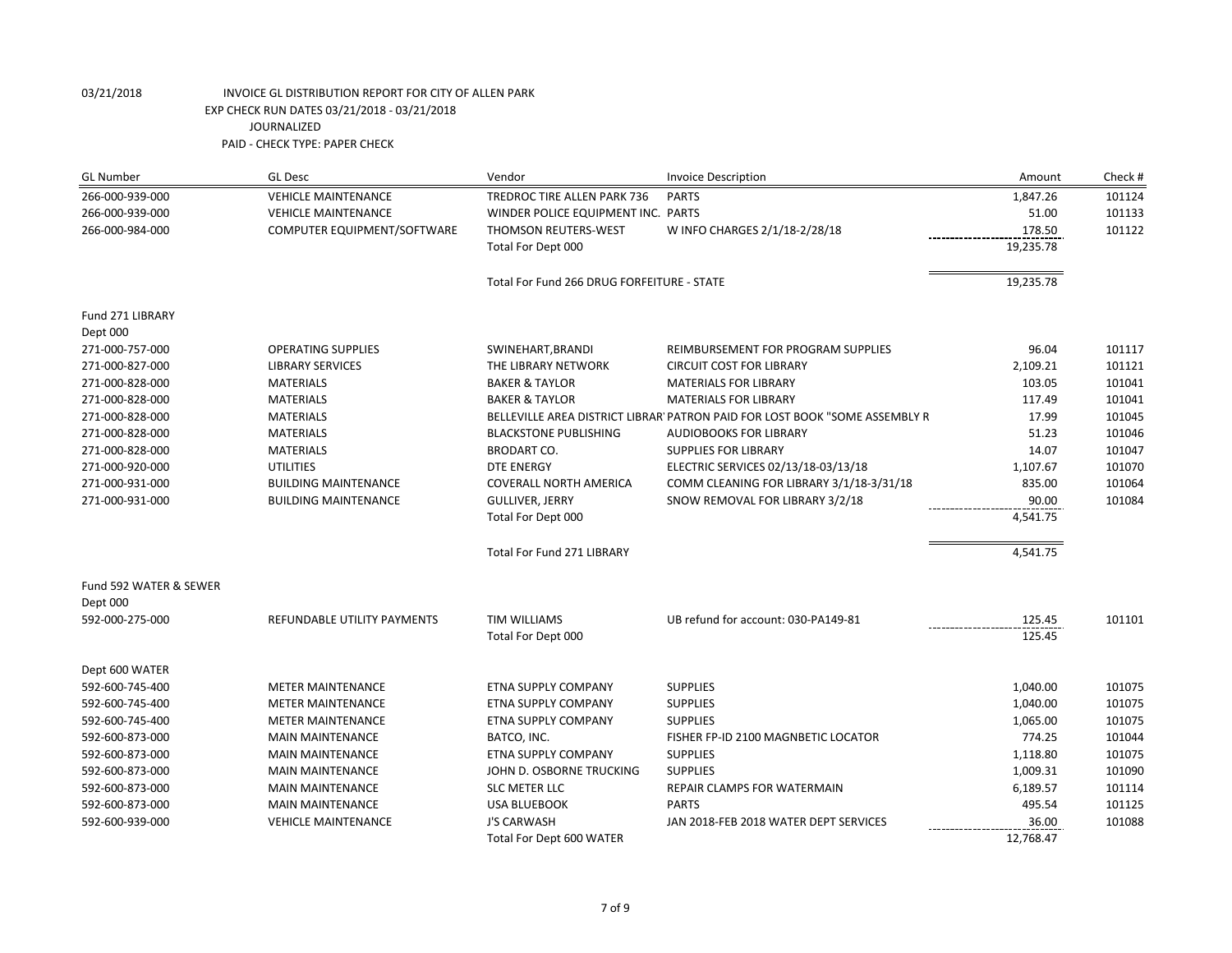| <b>GL Number</b>                            | <b>GL Desc</b>                              | Vendor                                                   | <b>Invoice Description</b>                                         | Amount     | Check # |
|---------------------------------------------|---------------------------------------------|----------------------------------------------------------|--------------------------------------------------------------------|------------|---------|
| Dept 601 601 SEWER                          |                                             |                                                          |                                                                    |            |         |
| 592-601-712-000                             | <b>CLOTHING, CLEANING &amp; TECH SKILLS</b> | <b>CINTAS CORP.</b>                                      | JAN 2018 UNIFORM SERVICES WATER DEPT                               | 256.55     | 101054  |
| 592-601-745-200                             | <b>PAVEMENT REPAIRS</b>                     |                                                          | GV CEMENT CONTRACTING COMP. JOB AP-51 FINAL PMT #5 UTILITY REPAIRS | 7,430.60   | 101085  |
| 592-601-907-300                             | <b>EXCESS FLOW- WAYNE COUNTY</b>            | <b>WAYNE COUNTY</b>                                      | MARCH 2018 FIXED EXCESS                                            | 56,107.00  | 101131  |
| 592-601-908-000                             | <b>IWC CHARGES- DETROIT</b>                 | GREAT LAKES WATER AUTHORITY FEB 2018 IWC CHARGES         |                                                                    | 2,575.88   | 101067  |
| 592-601-920-000                             | <b>UTILITIES</b>                            | <b>DTE ENERGY</b>                                        | ELECTRIC SERVICES 02/13/18-03/13/18                                | 5,991.56   | 101070  |
| 592-601-930-000                             | <b>SEWER MAINTENANCE</b>                    | INTERSTATE BATTERY OF SE MICHI PARTS                     |                                                                    | 252.34     | 101086  |
| 592-601-930-000                             | <b>SEWER MAINTENANCE</b>                    | LINDEN INDUSTRIES INC                                    | DATALOGGING LIFT PUMPS 1,2,3,&4 AT BASIN 1/9-                      | 4,997.00   | 101095  |
| 592-601-939-100                             | <b>VEHICLE MAINTENANCE</b>                  | <b>MICHIGAN CAT</b>                                      | <b>PARTS</b>                                                       | 51.77      | 101098  |
| 592-601-939-100                             | <b>VEHICLE MAINTENANCE</b>                  | <b>MICHIGAN CAT</b>                                      | <b>PARTS</b>                                                       | 57.31      | 101098  |
| 592-601-939-100                             | <b>VEHICLE MAINTENANCE</b>                  | MITCHELL 1                                               | <b>SUPPLIES</b>                                                    | 452.88     | 101102  |
|                                             |                                             | Total For Dept 601 601 SEWER                             |                                                                    | 78,172.89  |         |
| Dept 603 603 BASIN                          |                                             |                                                          |                                                                    |            |         |
| 592-603-853-000                             | <b>TELEPHONE</b>                            | <b>VERIZON WIRELESS</b>                                  | PHONE SERVICES 2/2/18-3/1/18                                       | 540.35     | 101126  |
| 592-603-853-000                             | <b>TELEPHONE</b>                            | <b>VERIZON WIRELESS</b>                                  | PHONE SERVICES 2/11/18-3/10/18                                     | 240.68     | 101128  |
| 592-603-920-000                             | <b>UTILITIES</b>                            | CONSTELLATION                                            | APRIL 2017 SERVICES APT #2 BG-218251                               | 0.00       | 101062  |
| 592-603-920-000                             | <b>UTILITIES</b>                            | CONSTELLATION                                            | FEB 2018 GAS SERVICES BG-218251                                    | 103.70     | 101062  |
| 592-603-920-000                             | <b>UTILITIES</b>                            | CONSTELLATION                                            | FEB 2018 GAS SERVICES BG-218252                                    | 0.00       | 101062  |
| 592-603-920-000                             | <b>UTILITIES</b>                            | <b>DTE ENERGY</b>                                        | ELECTRIC SERVICES 02/13/18-03/13/18                                | 7,191.07   | 101070  |
| 592-603-931-000                             | <b>BUILDING MAINTENANCE</b>                 | <b>GREAT LAKES ACE HARDWARE</b>                          | <b>SUPPLIES</b>                                                    | 399.89     | 101034  |
| 592-603-931-000                             | <b>BUILDING MAINTENANCE</b>                 | LOWE'S                                                   | FEB 2018 SUPPLIES VARIOUS DEPT                                     | 277.34     | 101096  |
|                                             |                                             | Total For Dept 603 603 BASIN                             |                                                                    | 8,753.03   |         |
| Dept 604 ADMINISTRATION/DEBT                |                                             |                                                          |                                                                    |            |         |
| 592-604-722-100                             | RETIREMENT CONTRIBUTION - DB                |                                                          | PNC INSTITUTIONAL INV.-BARB CITMAR 2018 PENSION CONTRIBUTION       | 18,237.00  | 101108  |
|                                             |                                             | Total For Dept 604 ADMINISTRATION/DEBT                   |                                                                    | 18,237.00  |         |
|                                             |                                             | Total For Fund 592 WATER & SEWER                         |                                                                    | 118,056.84 |         |
| <b>Fund 593 SOUTHFIELD LEASE PROPERTIES</b> |                                             |                                                          |                                                                    |            |         |
| Dept 906 DEBT SERVICE                       |                                             |                                                          |                                                                    |            |         |
| 593-906-997-000                             | PAYING AGENT FEES                           |                                                          | THE BANK OF NEW YORK MELLON, AP 2009B RECOVERY ZONE FAC BONDS      | 750.00     | 101120  |
| 593-906-997-000                             | PAYING AGENT FEES                           | THE BANK OF NEW YORK MELLON, AP CITY 2010 GOUT           |                                                                    | 750.00     | 101120  |
| 593-906-997-000                             | PAYING AGENT FEES                           | THE BANK OF NEW YORK MELLON, AP CITY 2009A TAXABLE BONDS |                                                                    | 788.50     | 101120  |
|                                             |                                             | Total For Dept 906 DEBT SERVICE                          |                                                                    | 2,288.50   |         |
|                                             |                                             | Total For Fund 593 SOUTHFIELD LEASE PROPERTIES           |                                                                    | 2,288.50   |         |

Fund 701 TRUST AND AGENCY